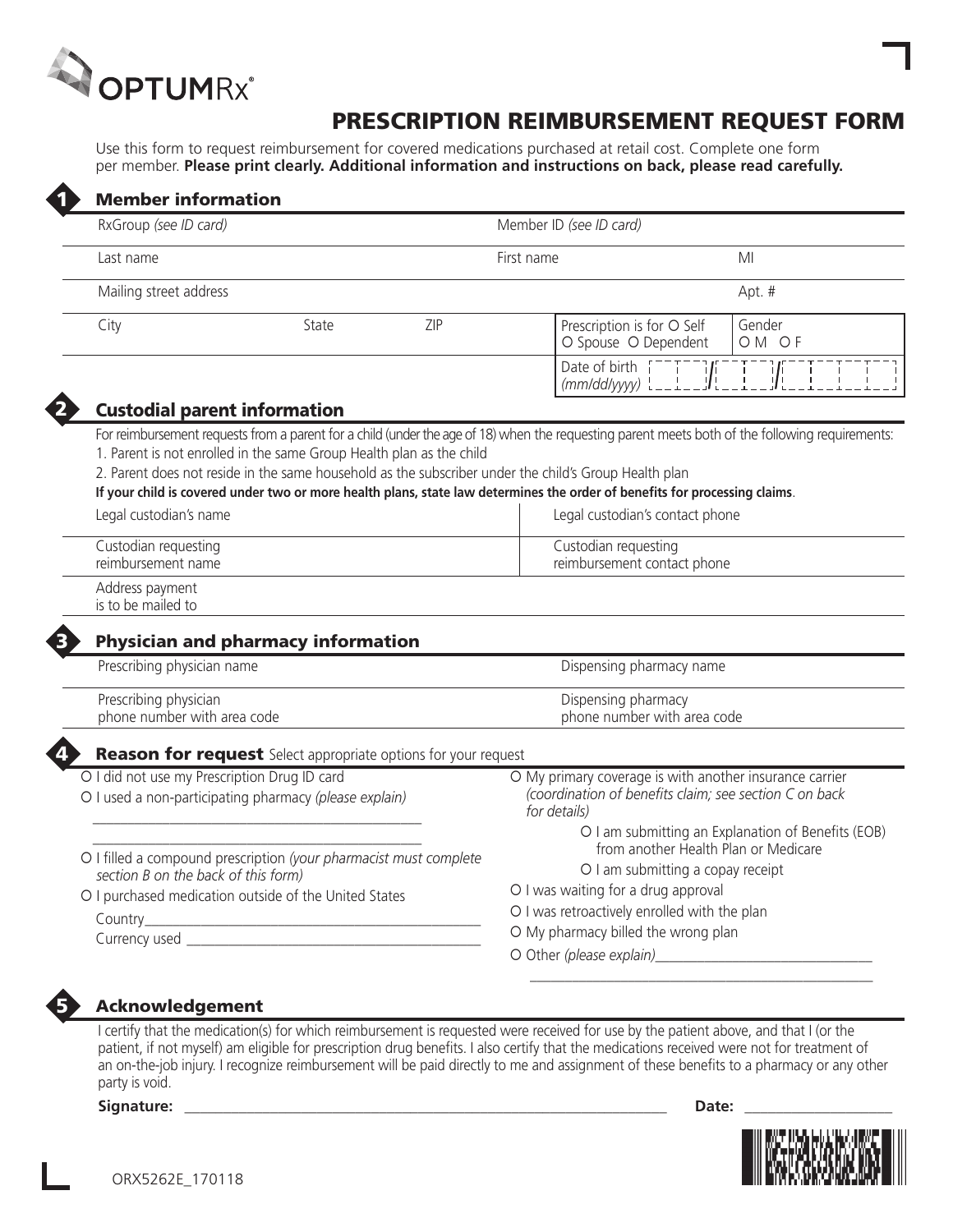## **Instructions for submitting form**

- 1. Include the original pharmacy receipt for each medication (not the register receipt). Pharmacy receipts must contain the information in Section A (below). If you do not have pharmacy receipts, ask your pharmacy to provide them to you.
- 2. Read the Acknowledgement (section 4) on the front of this form carefully. Then sign and date. Print page 2 of this form on the back of page 1.
- 3. Send completed form with pharmacy receipt(s) to: **OptumRx Claims Department, P.O. Box 29044, Hot Springs, AR 71903**

Note: Cash and credit card receipts are not proof of purchase. Incomplete forms may be returned and delay reimbursement. Reimbursement is not guaranteed. Claims are subject to your plan's limits, exclusions and provisions.

### **Section A – Pharmacy receipts for reimbursement**

Use the following checklist to ensure your receipts have all information required for your reimbursement request:

- O Date prescription filled **National Drug Code (NDC)** number **O** Prescription number (Rx number)
- O Name and address of pharmacy **Name of druge and strength Q** Quantity
- O Prescribing physician name or ID number

# **Section B – Pharmacy information** *(for compound prescriptions ONLY)*

*(Pharmacist must complete and sign)*

- List VALID 11 digit NDC number (highest to lowest cost) in the box at right. Include EACH ingredient used in the compound prescription.
- For each NDC number, indicate the metric quantity expressed in the number of tablets, grams, milliliters, creams, ointments, injectables, etc.
- Indicate the TOTAL amount paid by the patient.
- Receipt(s) must be provided with this claim form.

\* Individual quantities must equal the total quantity.

† Individual ingredient costs plus compounding fees must be equal to the total ingredient costs.

| Rx# |                            |  |  |  |  |  |  |  | <b>Date</b><br><b>Filled</b> |           |  |                                 | <b>Days</b><br><b>Supply</b> |  |
|-----|----------------------------|--|--|--|--|--|--|--|------------------------------|-----------|--|---------------------------------|------------------------------|--|
|     | <b>VALID 11 digit NDC#</b> |  |  |  |  |  |  |  |                              | Quantity* |  | Ingredient<br>Cost <sup>+</sup> |                              |  |
|     |                            |  |  |  |  |  |  |  |                              |           |  |                                 |                              |  |
|     |                            |  |  |  |  |  |  |  |                              |           |  |                                 |                              |  |
|     |                            |  |  |  |  |  |  |  |                              |           |  |                                 |                              |  |
|     |                            |  |  |  |  |  |  |  |                              |           |  |                                 |                              |  |
|     |                            |  |  |  |  |  |  |  |                              |           |  |                                 |                              |  |
|     | <b>Compounding Fee</b>     |  |  |  |  |  |  |  |                              |           |  |                                 |                              |  |
|     | <b>Total</b>               |  |  |  |  |  |  |  |                              |           |  |                                 |                              |  |

Signature of Pharmacist

**X**

## **Section C – Coordination of benefits**

You must submit claims within one year of date of purchase or as required by your plan.

**When submitting an Explanation of Benefits (EOB) from another Health Plan or Medicare:** If you have not already done so, submit the claim to the Primary Plan or Medicare. Once you receive the EOB, complete this form, submit the pharmacy receipts, and attach the EOB. The EOB must clearly indicate the cost of the prescription and amount paid by the Primary Plan or Medicare.

**When submitting a copay receipt:** If your Primary Plan requires you to pay a copayment or coinsurance to the pharmacy, then no EOB is needed. Just complete this form and submit the pharmacy receipts showing the amount you paid at the pharmacy. These receipts will serve as the EOB.

Any person who knowingly and with intent to defraud, injure, or deceive any insurance company, submits a claim or application containing any materially false, deceptive, incomplete or misleading information pertaining to such claim may be committing a fraudulent insurance act which is a crime and may subject such person to criminal or civil penalties, including fines and/or imprisonment, or denial of benefits.\*

\***Arizona:** For your protection, Arizona law requires the following statement to appear on this form. Any person who knowingly presents a false or fraudulent claim for payment or a loss is subject to criminal and civil penalties.

\***California:** For your protection, California law requires the following to appear on this form: Any person who knowingly presents false or fraudulent claim for the payment of a loss is guilty of a crime and may be subject to fines and confinement in state prison.